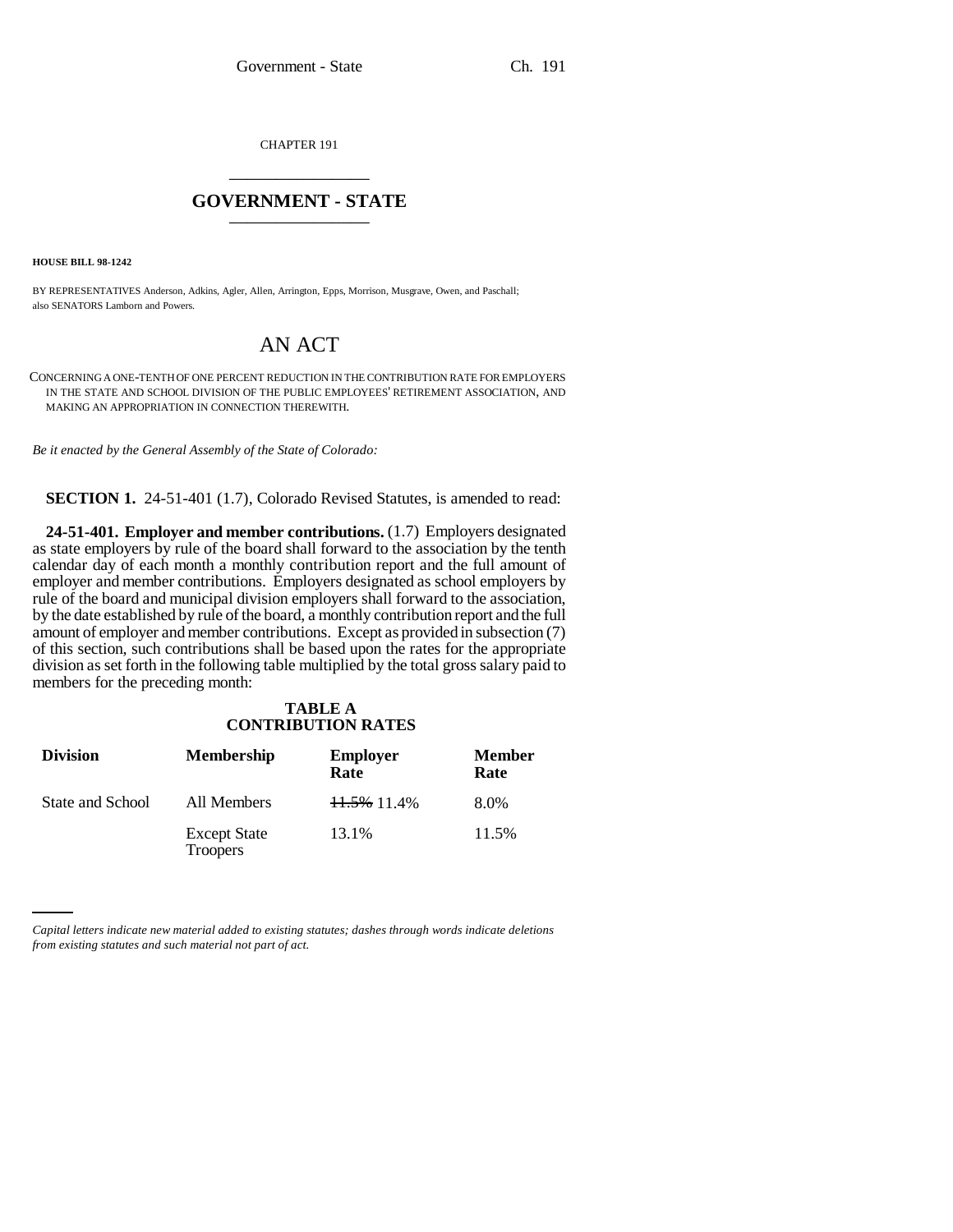| Ch. 191   | Government - State |       |      |
|-----------|--------------------|-------|------|
| Municipal | All Members        | 10.0% | 8.0% |
| Judicial  | All Members        | 15.0% | 8.0% |

**SECTION 2. Appropriations in long bill to be adjusted.** For the implementation of section 24-51-401 (1.7), Colorado Revised Statutes, appropriations made in the annual general appropriation act for the fiscal year beginning July 1, 1998, shall be reduced by the sum of one million four hundred nineteen thousand one hundred ten dollars (\$1,419,110). Said reductions shall be derived from such sources as detailed in the table below: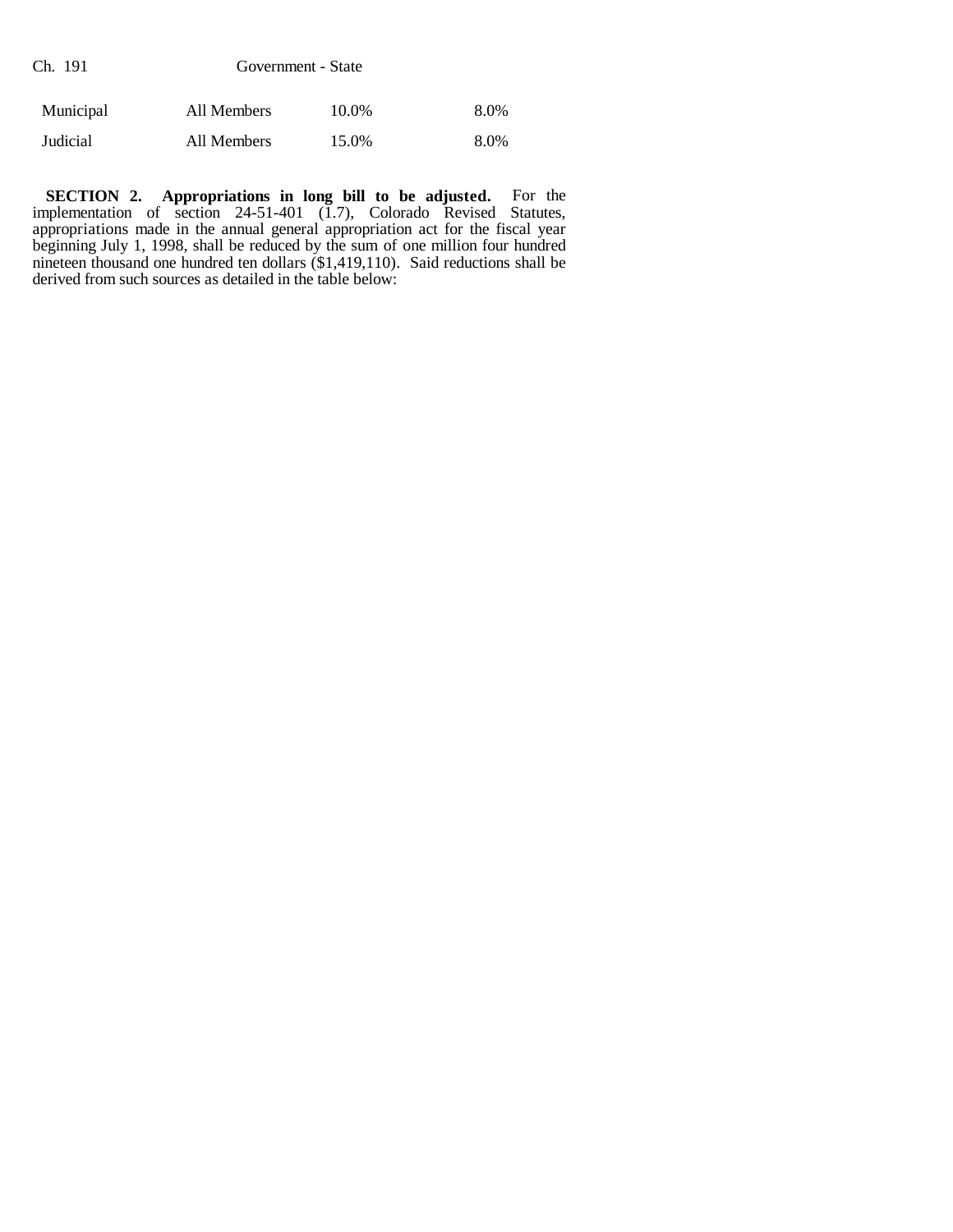Government - State Ch. 191

|                                     | General          | Cash             | Cash<br>Funds    |                  | Federal          |            |
|-------------------------------------|------------------|------------------|------------------|------------------|------------------|------------|
| <b>DEPARTMENT</b>                   | Fund             | Funds            | Exempt           | <b>HUTF</b>      | Funds            | Total      |
| Agriculture                         | (5,459)          | (5,039)          | (527)            | $\mathbf{0}$     | (132)            | (11, 157)  |
| Corrections                         | (171, 666)       | (839)            | (6, 477)         | $\overline{0}$   | $\boldsymbol{0}$ | (178,982)  |
| Education                           | (14,610)         | (988)            | (991)            | $\boldsymbol{0}$ | $\boldsymbol{0}$ | (16, 589)  |
| Governor                            | (6,406)          | $\boldsymbol{0}$ | $\boldsymbol{0}$ | $\boldsymbol{0}$ | (728)            | (7, 134)   |
| Health Care Policy and<br>Financing | (18,240)         | $\boldsymbol{0}$ | $\boldsymbol{0}$ | $\boldsymbol{0}$ | (19,082)         | (37, 322)  |
| <b>Higher Education</b>             | (198, 441)       | (190, 989)       | (14,257)         | $\boldsymbol{0}$ | (114)            | (403, 801) |
| <b>Human Services</b>               | (99, 651)        | (2,132)          | (53, 338)        | $\boldsymbol{0}$ | (29, 590)        | (184, 711) |
| Judicial                            | (79,217)         | (4, 811)         | $\mathbf{0}$     | $\boldsymbol{0}$ | $\boldsymbol{0}$ | (84,028)   |
| Public Defender                     | (16,073)         | $\boldsymbol{0}$ | $\mathbf{0}$     | $\overline{0}$   | $\boldsymbol{0}$ | (16,073)   |
| Alternate Defense Counsel           | (171)            | $\boldsymbol{0}$ | $\boldsymbol{0}$ | $\boldsymbol{0}$ | $\boldsymbol{0}$ | (171)      |
| Labor and Employment                | $\boldsymbol{0}$ | (11,213)         | (2,550)          | $\boldsymbol{0}$ | (32, 289)        | (46,052)   |
| Law                                 | (4,918)          | (822)            | (9,183)          | $\boldsymbol{0}$ | (455)            | (15,378)   |
| Legislature                         | (10,682)         | $\theta$         | $\mathbf{0}$     | $\boldsymbol{0}$ | $\boldsymbol{0}$ | (10,682)   |
| <b>Local Affairs</b>                | (5,904)          | (260)            | (636)            | $\boldsymbol{0}$ | (2,025)          | (8, 825)   |
| <b>Military Affairs</b>             | (1,516)          | $\boldsymbol{0}$ | $\overline{0}$   | $\overline{0}$   | (2, 413)         | (3,929)    |
| <b>Natural Resources</b>            | (16, 191)        | (34, 649)        | (6,047)          | $\boldsymbol{0}$ | (5,412)          | (62, 299)  |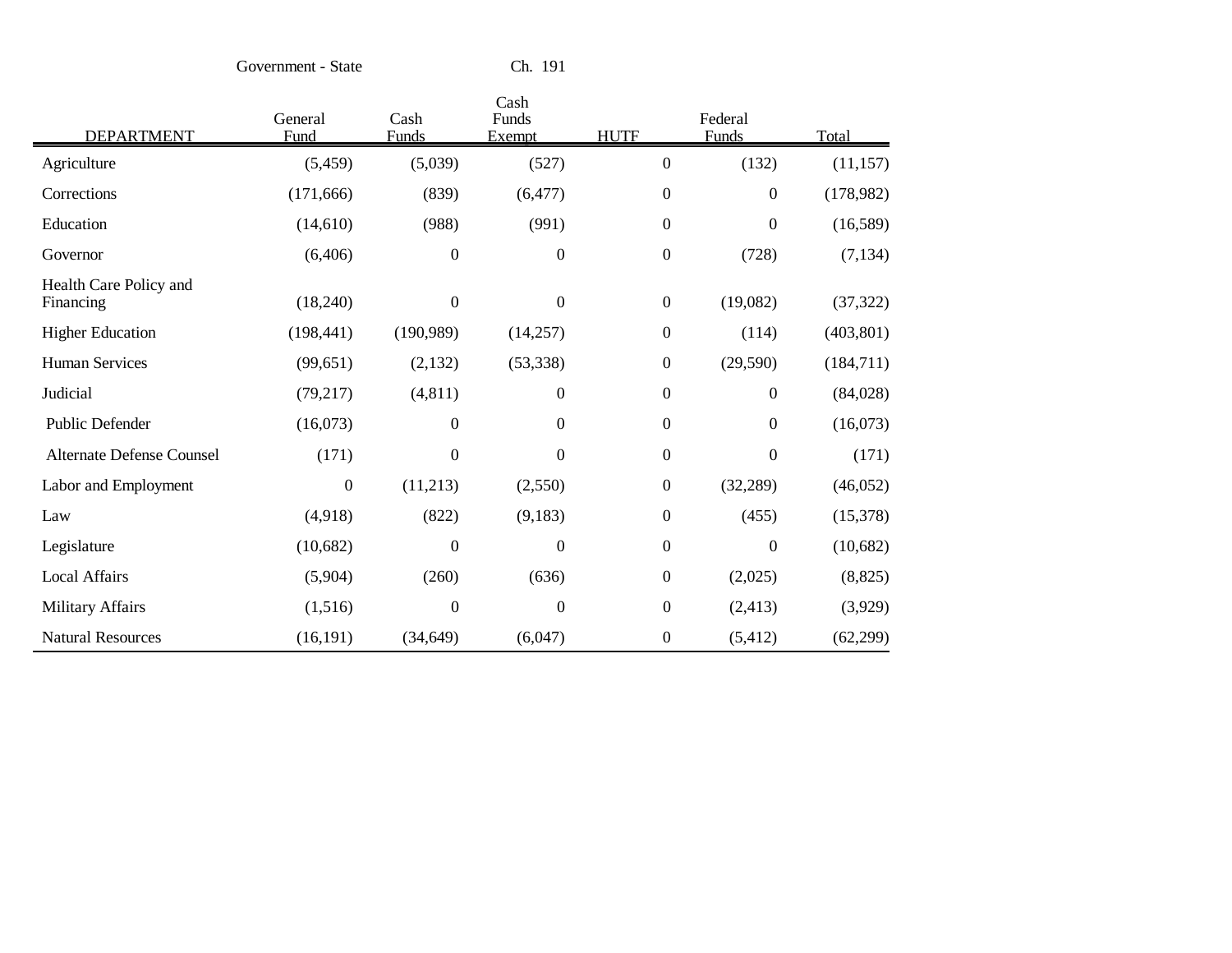| Personnel                        | (11,612)         | (118)            | (13, 323)               | $\mathbf{0}$     | $\overline{0}$   | (25,053)    |
|----------------------------------|------------------|------------------|-------------------------|------------------|------------------|-------------|
| <b>DEPARTMENT</b>                | General<br>Fund  | Cash<br>Funds    | Cash<br>Funds<br>Exempt | <b>HUTF</b>      | Federal<br>Funds | Total       |
| Public Health and<br>Environment | (7, 541)         | (10,578)         | (9,598)                 | $\boldsymbol{0}$ | (21,951)         | (49, 668)   |
| <b>Public Safety</b>             | (8,897)          | (2,316)          | (31,789)                | (2,110)          | (918)            | (46,030)    |
| <b>Regulatory Agencies</b>       | (1,241)          | (20, 178)        | (3,301)                 | $\overline{0}$   | $\boldsymbol{0}$ | (24, 720)   |
| Revenue                          | (41, 946)        | (1,868)          | (9,211)                 | (5,144)          | $\boldsymbol{0}$ | (58, 169)   |
| <b>State</b>                     | $\boldsymbol{0}$ | (2,592)          | $\boldsymbol{0}$        | $\boldsymbol{0}$ | $\boldsymbol{0}$ | (2,592)     |
| Transportation                   | (198)            | (370)            | (69, 967)               | $\boldsymbol{0}$ | (53,998)         | (124, 533)  |
| Treasury                         | (1,212)          | $\boldsymbol{0}$ | $\boldsymbol{0}$        | $\boldsymbol{0}$ | $\boldsymbol{0}$ | (1,212)     |
| Total                            | (721, 792)       | (289,762)        | (231, 195)              | (7,254)          | (169, 107)       | (1,419,110) |

Ch. 191 Government - State